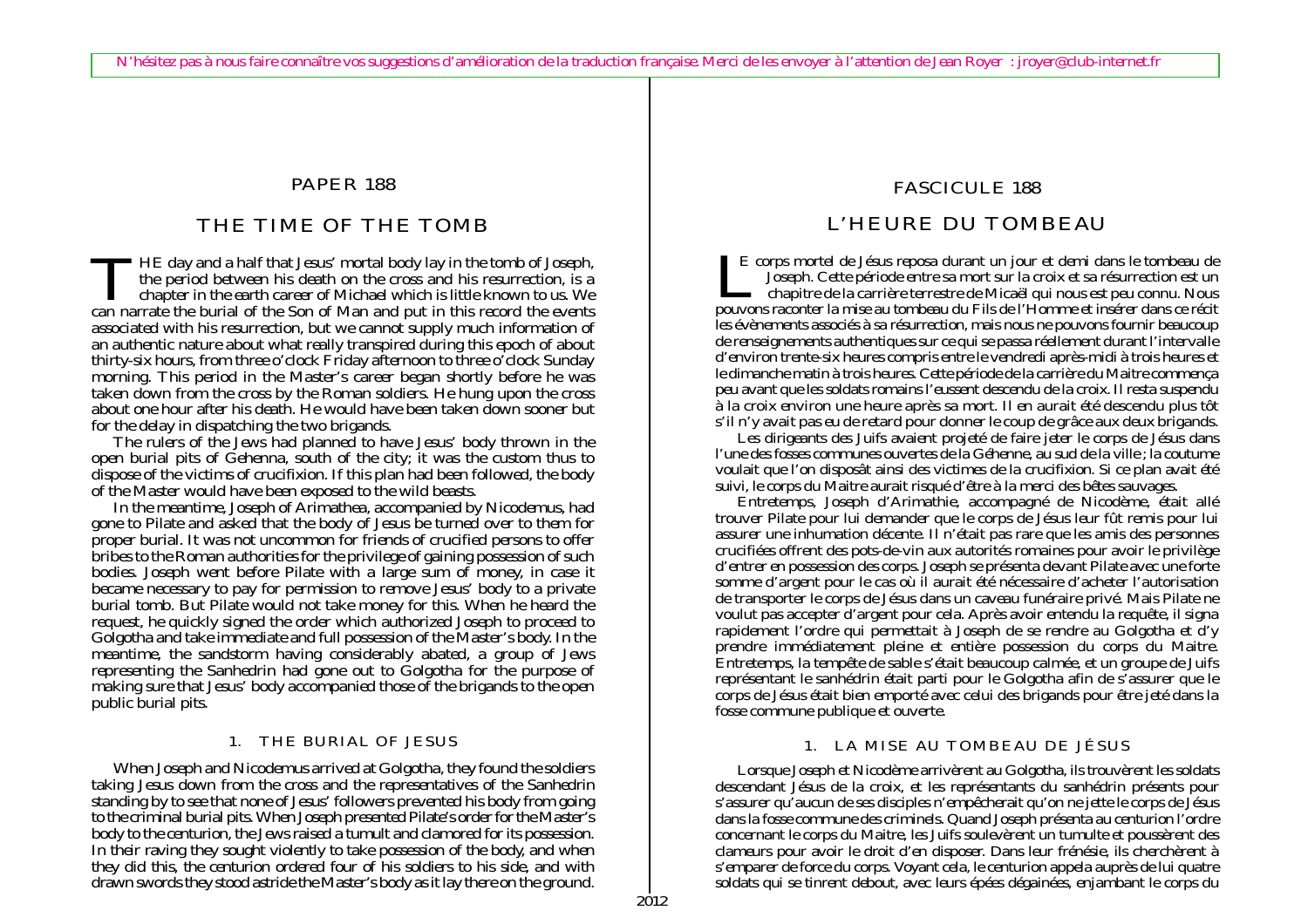#### L'Heure du Tombeau 2013

#### THE TIME OF THE

The centurion ordered the other soldiers to leave the two thieves while they drove back this angry mob of infuriated Jews. When order had been restored, the centurion read the permit from Pilate to the Jews and, stepping aside, said to Joseph: "This body is yours to do with as you see fit. I and my soldiers will stand by to see that no man interferes."

A crucified person could not be buried in a Jewish cemetery; there was a strict law against such a procedure. Joseph and Nicodemus knew this law, and on the way out to Golgotha they had decided to bury Jesus in Joseph's new family tomb, hewn out of solid rock, located a short distance north of Golgotha and across the road leading to Samaria. No one had ever lain in this tomb, and they thought it appropriate that the Master should rest there. Joseph really believed that Jesus would rise from the dead, but Nicodemus was very doubtful. These former members of the Sanhedrin had kept their faith in Jesus more or less of a secret, although their fellow Sanhedrists had long suspected them, even before they withdrew from the council. From now on they were the most outspoken disciples of Jesus in all Jerusalem.

At about half past four o'clock the burial procession of Jesus of Nazareth started from Golgotha for Joseph's tomb across the way. The body was wrapped in a linen sheet as the four men carried it, followed by the faithful women watchers from Galilee. The mortals who bore the material body of Jesus to the tomb were: Joseph, Nicodemus, John, and the Roman centurion.

They carried the body into the tomb, a chamber about ten feet square, where they hurriedly prepared it for burial. The Jews did not really bury their dead; they actually embalmed them. Joseph and Nicodemus had brought with them large quantities of myrrh and aloes, and they now wrapped the body with bandages saturated with these solutions. When the embalming was completed, they tied a napkin about the face, wrapped the body in a linen sheet, and reverently placed it on a shelf in the tomb.

After placing the body in the tomb, the centurion signaled for his soldiers to help roll the doorstone up before the entrance to the tomb. The soldiers then departed for Gehenna with the bodies of the thieves while the others returned to Jerusalem, in sorrow, to observe the Passover feast according to the laws of Moses.

There was considerable hurry and haste about the burial of Jesus because this was preparation day and the Sabbath was drawing on apace. The men hurried back to the city, but the women lingered near the tomb until it was very dark.

While all this was going on, the women were hiding near at hand so that they saw it all and observed where the Master had been laid. They thus secreted themselves because it was not permissible for women to associate with men at such a time. These women did not think Jesus had been properly prepared for burial, and they agreed among themselves to go back to the home of Joseph, rest over the Sabbath, make ready spices and ointments, and return on Sunday morning properly to prepare the Master's body for the death rest. The women who thus tarried by the tomb on this Friday evening were: Mary Magdalene, Mary the wife of Clopas, Martha another sister of Jesus' mother, and Rebecca of Sepphoris.

Aside from David Zebedee and Joseph of Arimathea, very few of Jesus' disciples really believed or understood that he was due to arise from the tomb on the third day.

Maitre étendu là sur le sol. Le centurion ordonna aux autres soldats de laisser là les deux brigands et de refouler la troupe irritée des Juifs exaspérés. Quand l'ordre fut rétabli, le centurion lut aux Juifs l'autorisation de Pilate, fit un pas de côté et dit à Joseph : " Ce corps t'appartient pour en faire ce que tu jugeras bon. Moimême et mes soldats te soutiendrons pour être sûrs que nul ne te contrecarre. "

Un crucifié ne pouvait être enterré dans un cimetière juif ; une loi l'interdisait strictement. Joseph et Nicodème connaissaient cette loi et, en allant au Golgotha, ils avaient décidé d'ensevelir Jésus dans le nouveau caveau de famille de Joseph, creusé en plein roc et situé à proximité, au nord du Golgotha, de l'autre côté de la route conduisant à Samarie. Nul n'avait jamais été couché dans ce tombeau, et ils jugèrent opportun que le Maitre y reposât. Joseph croyait réellement que Jésus allait ressusciter d'entre les morts, mais Nicodème était fort sceptique. Ces anciens membres du sanhédrin avaient plus ou moins dissimulé leur foi en Jésus, bien que leurs collègues sanhédristes aient eu depuis longtemps des soupçons à leur égard, même avant leur démission du conseil. À dater de ce moment, ils furent ceux des disciples de Jésus qui s'exprimèrent le plus ouvertement à Jérusalem.

Vers quatre heures et demie, le cortège funéraire de Jésus de Nazareth partit du Golgotha pour le tombeau de Joseph, situé de l'autre côté de la route. Le corps était enveloppé dans un drap de lin et porté par les quatre hommes suivis des fidèles Galiléennes qui avaient participé à la veillée. Les mortels qui portèrent à la tombe le corps matériel de Jésus étaient : Joseph, Nicodème, Jean et le centurion romain.

Ils transportèrent le corps dans le tombeau carré qui mesurait environ trois mètres de côté, et se préparèrent en hâte à l'ensevelir. En réalité, les Juifs n'enterraient pas leurs morts ; ils les embaumaient. Joseph et Nicodème avaient apporté de grandes quantités de myrrhe et d'aloès, et ils enveloppèrent alors le corps avec des bandelettes saturées de ces solutions. Quand l'embaumement fut achevé, ils attachèrent un linge autour du visage, enveloppèrent le corps dans un drap de lin et le placèrent respectueusement sur un rayon du caveau.

Après cette mise au tombeau, le centurion fit signe à ses soldats d'aider à rouler la pierre de fermeture devant l'entrée du tombeau. Les soldats partirent ensuite pour la Géhenne avec les corps des deux larrons, tandis que les autres assistants retournaient tristement à Jérusalem pour observer la fête de la Pâque conformément aux lois de Moïse.

La mise au tombeau de Jésus eut lieu avec une hâte et une précipitation extrêmes parce que c'était le jour de la préparation et que le sabbat approchait rapidement. Les hommes se dépêchèrent de retourner à Jérusalem, mais les femmes s'attardèrent près du tombeau jusqu'à la tombée de la nuit.

Pendant le déroulement de toutes ces opérations, les femmes étaient dissimulées à proximité, de sorte qu'elles virent tout et observèrent l'endroit où le Maitre avait été couché. Elles s'étaient ainsi cachées parce qu'il n'était pas permis aux femmes de s'associer aux hommes en de pareils moments. Ces femmes jugèrent que le corps de Jésus n'avait pas été préparé convenablement pour être enseveli. Elles se mirent d'accord pour retourner chez Joseph, s'y reposer jusqu'au lendemain du sabbat, préparer des aromates et des onguents, et revenir, le dimanche matin, embaumer le corps du Maitre comme il convenait en vue du repos mortuaire. Voici les noms des femmes qui s'attardèrent ainsi près du tombeau ce vendredi soir : Marie-Madeleine, Marie la femme de Clopas, Marthe (une autre soeur de la mère de Jésus) et Rébecca de Sepphoris.

En dehors de David Zébédée et de Joseph d'Arimathie, très peu de disciples croyaient réellement ou comprenaient que Jésus devait ressusciter au troisième jour.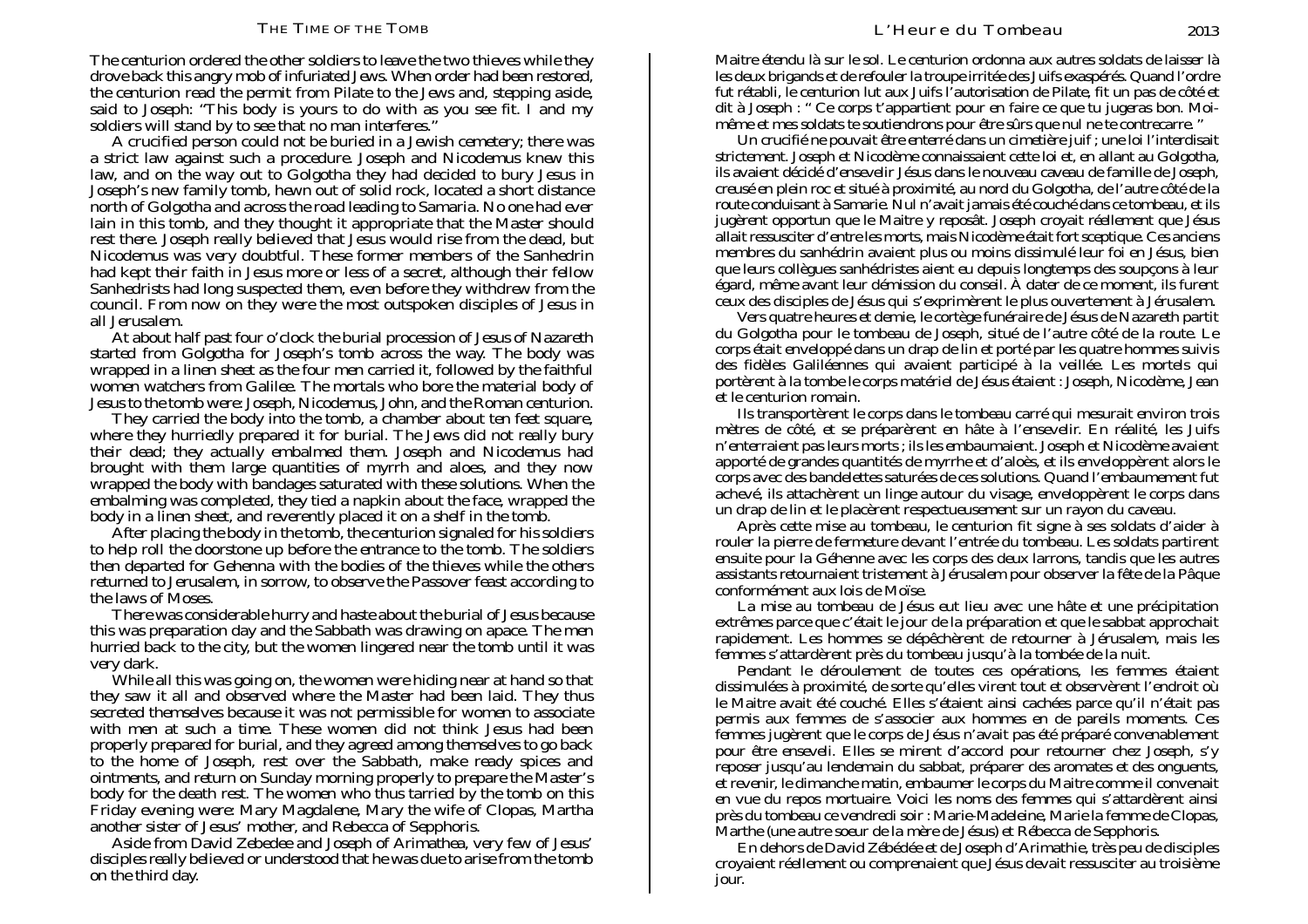#### 2. SAFEGUARDING THE TOMB

If Jesus' followers were unmindful of his promise to rise from the grave on the third day, his enemies were not. The chief priests, Pharisees, and Sadducees recalled that they had received reports of his saying he would rise from the dead.

This Friday night, after the Passover supper, about midnight a group of the Jewish leaders gathered at the home of Caiaphas, where they discussed their fears concerning the Master's assertions that he would rise from the dead on the third day. This meeting ended with the appointment of a committee of Sanhedrists who were to visit Pilate early the next day, bearing the official request of the Sanhedrin that a Roman guard be stationed before Jesus' tomb to prevent his friends from tampering with it. Said the spokesman of this committee to Pilate: "Sir, we remember that this deceiver, Jesus of Nazareth, said, while he was yet alive, 'After three days I will rise again.' We have, therefore, come before you to request that you issue such orders as will make the sepulchre secure against his followers, at least until after the third day. We greatly fear lest his disciples come and steal him away by night and then proclaim to the people that he has risen from the dead. If we should permit this to happen, this mistake would be far worse than to have allowed him to live."

When Pilate heard this request of the Sanhedrists, he said: "I will give you a guard of ten soldiers. Go your way and make the tomb secure." They went back to the temple, secured ten of their own guards, and then marched out to Joseph's tomb with these ten Jewish guards and ten Roman soldiers, even on this Sabbath morning, to set them as watchmen before the tomb. These men rolled yet another stone before the tomb and set the seal of Pilate on and around these stones, lest they be disturbed without their knowledge. And these twenty men remained on watch up to the hour of the resurrection, the Jews carrying them their food and drink.

#### 3. DURING THE SABBATH DAY

Throughout this Sabbath day the disciples and the apostles remained in hiding, while all Jerusalem discussed the death of Jesus on the cross. There were almost one and one-half million Jews present in Jerusalem at this time, hailing from all parts of the Roman Empire and from Mesopotamia. This was the beginning of the Passover week, and all these pilgrims would be in the city to learn of the resurrection of Jesus and to carry the report back to their homes.

Late Saturday night, John Mark summoned the eleven apostles secretly to come to the home of his father, where, just before midnight, they all assembled in the same upper chamber where they had partaken of the Last Supper with their Master two nights previously.

Mary the mother of Jesus, with Ruth and Jude, returned to Bethany to join their family this Saturday evening just before sunset. David Zebedee remained at the home of Nicodemus, where he had arranged for his messengers to assemble early Sunday morning. The women of Galilee, who prepared spices for the further embalming of Jesus' body, tarried at the home of Joseph of Arimathea.

We are not able fully to explain just what happened to Jesus of Nazareth during this period of a day and a half when he was supposed to be resting in

#### 2. LA PROTECTION DU TOMBEAU

Les disciples de Jésus ne pensaient plus à sa promesse de sortir du tombeau au troisième jour, mais ses ennemis ne l'oubliaient pas. Les chefs des prêtres, pharisiens et sadducéens se souvenaient d'avoir reçu des rapports selon lesquels il aurait dit qu'il ressusciterait d'entre les morts.

Ce vendredi soir vers minuit, après le souper de la Pâque, un groupe de dirigeants juifs se réunit chez Caïphe, où ils s'entretinrent de leurs craintes concernant les affirmations du Maitre qu'il ressusciterait d'entre les morts au troisième jour. La réunion se termina par la nomination d'un comité de sanhédristes chargé de rendre visite à Pilate le lendemain de bonne heure, en lui apportant la requête officielle du sanhédrin de faire stationner une garde romaine devant le tombeau de Jésus pour empêcher ses amis d'y toucher. Le porte-parole de ce comité dit à Pilate : " Seigneur, nous nous souvenons que Jésus de Nazareth, ce trompeur, a dit pendant qu'il était encore vivant : ' Après trois jours, je ressusciterai. ' En conséquence, nous sommes venus à toi pour te demander de donner les ordres nécessaires afin que le sépulcre soit protégé contre ses disciples, au moins jusqu'après le troisième jour. Nous craignons beaucoup que ses disciples ne viennent l'enlever de nuit pour proclamer ensuite au peuple qu'il est ressuscité d'entre les morts. Si nous laissions cela se produire, ce serait une faute bien pire que si nous lui avions permis de vivre. "

Après avoir entendu cette requête des sanhédristes, Pilate leur dit : " Je vais vous donner une garde de dix soldats. Allez-vous-en, et faites en sorte que la tombe soit en sureté. " Ils retournèrent au temple, recrutèrent dix de leurs propres gardes, puis se dirigèrent vers la tombe de Joseph avec ces dix gardes juifs et les dix soldats romains, bien que ce fût un matin de sabbat, pour les installer comme veilleurs devant le tombeau. Ces hommes roulèrent encore une autre pierre devant la tombe et apposèrent le sceau de Pilate sur ces pierres et autour d'elles, de crainte qu'elles ne fussent déplacées à leur insu. Et ces vingt hommes restèrent à veiller jusqu'à l'heure de la résurrection, et les Juifs leur apportèrent à manger et à boire.

#### 3. DURANT LE JOUR DU SABBAT

Durant toute cette journée de sabbat, les disciples et les apôtres restèrent cachés, tandis que tout Jérusalem parlait de la mort de Jésus sur la croix. À cette date, il y avait à Jérusalem presque un million et demi de Juifs venant de toutes les parties de l'empire romain et de la Mésopotamie. C'était le commencement de la semaine de la Pâque, et tous ces pèlerins allaient se trouver dans la ville pour apprendre la nouvelle de la résurrection de Jésus et la rapporter chez eux.

Tard le samedi soir, Jean Marc invita secrètement les onze apôtres à venir dans la maison de son père. Peu avant minuit, ils étaient tous réunis dans cette même salle du haut où, deux jours auparavant, ils avaient partagé le Dernier Souper avec leur Maitre.

Juste avant le coucher du soleil, ce samedi soir, Marie mère de Jésus, accompagnée de Jude et de Ruth, revint à Béthanie pour y rejoindre sa famille. David Zébédée resta chez Nicodème ; il avait pris des dispositions pour que ses messagers s'y rassemblent le dimanche matin de bonne heure. Les femmes de Galilée, qui préparaient des aromates pour mieux embaumer le corps de Jésus, demeurèrent chez Joseph d'Arimathie.

Nous ne sommes pas capables d'expliquer pleinement ce qui advint de Jésus de Nazareth durant cette période d'un jour et demi durant laquelle il était censé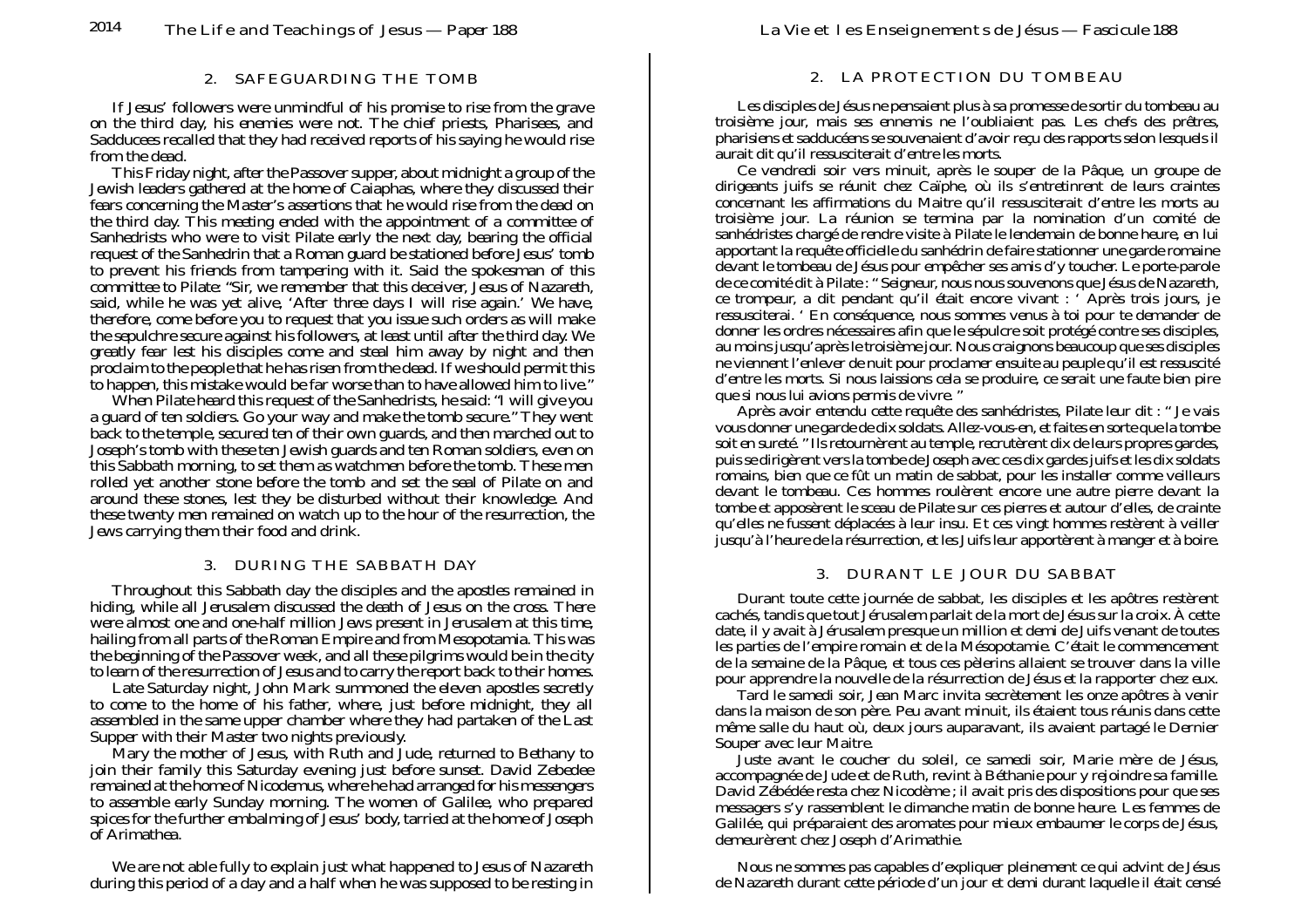#### L'Heure du Tombeau 2015

#### THE TIME OF THE

Joseph's new tomb. Apparently he died the same natural death on the cross as would any other mortal in the same circumstances. We heard him say, "Father, into your hands I commend my spirit." We do not fully understand the meaning of such a statement inasmuch as his Thought Adjuster had long since been personalized and so maintained an existence apart from Jesus' mortal being. The Master's Personalized Adjuster could in no sense be affected by his physical death on the cross. That which Jesus put in the Father's hands for the time being must have been the spirit counterpart of the Adjuster's early work in spiritizing the mortal mind so as to provide for the transfer of the transcript of the human experience to the mansion worlds. There must have been some spiritual reality in the experience of Jesus which was analogous to the spirit nature, or soul, of the faith-growing mortals of the spheres. But this is merely our opinion—we do not really know what Jesus commended to his Father.

We know that the physical form of the Master rested there in Joseph's tomb until about three o'clock Sunday morning, but we are wholly uncertain regarding the status of the personality of Jesus during that period of thirty-six hours. We have sometimes dared to explain these things to ourselves somewhat as follows:

1. The Creator consciousness of Michael must have been at large and wholly free from its associated mortal mind of the physical incarnation.

2. The former Thought Adjuster of Jesus we know to have been present on earth during this period and in personal command of the assembled celestial hosts.

3. The acquired spirit identity of the man of Nazareth which was built up during his lifetime in the flesh, first, by the direct efforts of his Thought Adjuster, and later, by his own perfect adjustment between the physical necessities and the spiritual requirements of the ideal mortal existence, as it was effected by his never-ceasing choice of the Father's will, must have been consigned to the custody of the Paradise Father. Whether or not this spirit reality returned to become a part of the resurrected personality, we do not know, but we believe it did. But there are those in the universe who hold that this soul-identity of Jesus now reposes in the "bosom of the Father," to be subsequently released for leadership of the Nebadon Corps of the Finality in their undisclosed destiny in connection with the uncreated universes of the unorganized realms of outer space.

4. We think the human or mortal consciousness of Jesus slept during these thirty-six hours. We have reason to believe that the human Jesus knew nothing of what transpired in the universe during this period. To the mortal consciousness there appeared no lapse of time; the resurrection of life followed the sleep of death as of the same instant.

And this is about all we can place on record regarding the status of Jesus during this period of the tomb. There are a number of correlated facts to which we can allude, although we are hardly competent to undertake their interpretation.

In the vast court of the resurrection halls of the first mansion world of Satania, there may now be observed a magnificent material-morontia structure known as the "Michael Memorial," now bearing the seal of Gabriel. This memorial was created shortly after Michael departed from this world, and it bears

reposer dans le nouveau tombeau de Joseph. Apparemment, il mourut sur la croix de la même mort naturelle dont serait mort tout autre mortel dans les mêmes circonstances. Nous l'avons entendu dire : " Père, je remets mon esprit entre tes mains. " Nous ne comprenons pas exactement la signification de ces paroles, puisque l'Ajusteur de Pensée de Jésus avait été personnalisé depuis longtemps et maintenait ainsi une existence séparée de l'être mortel de Jésus. En aucun sens l'Ajusteur Personnalisé du Maitre ne pouvait être affecté par sa mort physique sur la croix. Ce que Jésus remit aux mains du Père à ce moment doit avoir été la contrepartie spirituelle du travail initial de l'Ajusteur consistant à spiritualiser le mental humain de manière à ce que la transcription de son expérience soit transférée aux mondes des maisons. L'expérience de Jésus a dû comporter quelque réalité spirituelle analogue à la nature spirituelle, ou âme des mortels des mondes dont la foi grandit. Mais ceci est simplement notre opinion nous ne savons pas réellement ce que Jésus confia à son Père.

Nous savons que la forme physique du Maitre reposa dans le tombeau de Joseph jusqu'au dimanche matin vers trois heures, mais nous sommes dans une complète incertitude au sujet du statut de la personnalité de Jésus durant cette période de trente-six heures. Nous nous sommes parfois enhardis à nous expliquer ces choses à peu près comme suit :

1. La conscience de Créateur de Micaël doit avoir été libre et entièrement dégagée du mental humain associé de son incarnation physique.

2. Nous savons que l'ancien Ajusteur de Pensée de Jésus était présent sur terre durant cette période et commandait personnellement les armées célestes rassemblées.

3. L'homme de Nazareth avait acquis une identité spirituelle, bâtie durant sa vie dans la chair, d'abord par les efforts directs de son Ajusteur de Pensée et, plus tard, par son propre équilibre parfait entre les nécessités physiques et les exigences spirituelles de l'existence idéale de mortel, équilibre qu'il atteignit en choisissant sans cesse de faire la volonté du Père. C'est cette identité spirituelle qui a dû être remise à la garde du Père du Paradis. Nous ne savons pas si oui ou non cette réalité spirituelle est revenue pour faire partie de la personnalité ressuscitée, mais nous penchons pour l'affirmative. D'autres intelligences de l'univers soutiennent que cette identité d'âme de Jésus repose maintenant dans le " sein du Père " et qu'elle sera ultérieurement libérée pour prendre la direction du Corps de la Finalité de Nébadon dans sa destinée mystérieuse en relation avec les univers incréés des domaines encore inorganisés de l'espace extérieur.

4. Nous pensons que la conscience humaine ou mortelle de Jésus dormit pendant ces trente-six heures. Nous avons des raisons de croire que le Jésus humain ne savait rien de ce qui se passait dans l'univers durant cette période. Sa conscience de mortel n'enregistra pas d'écoulement de temps. Pour elle, la résurrection à la vie suivit instantanément le sommeil de la mort.

C'est à peu près tout ce que nous pouvons insérer dans le présent récit au sujet du statut de Jésus durant cette période du tombeau. Il existe un certain nombre de faits corrélatifs auxquels nous pouvons faire allusion, bien que nous ne soyons guère compétents pour les interpréter.

Dans la vaste cour des salles de résurrection du premier monde des maisons de Satania, on peut maintenant observer un magnifique édifice morontielmatériel connu sous le nom de " Monument commémoratif de Micaël " et portant actuellement le sceau de Gabriel. Ce mémorial fut créé peu après que Micaël eut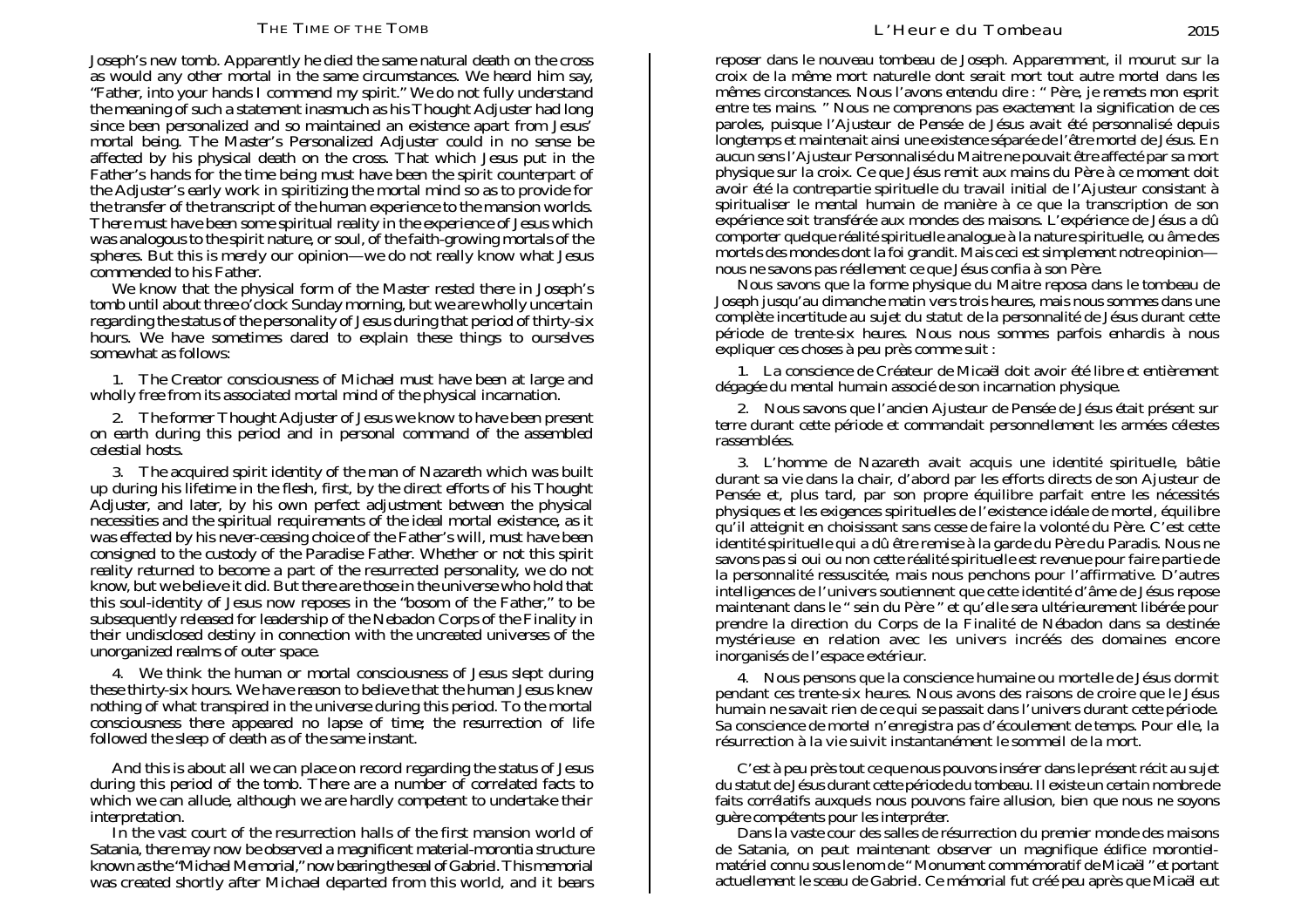this inscription: "In commemoration of the mortal transit of Jesus of Nazareth on Urantia."

There are records extant which show that during this period the supreme council of Salvington, numbering one hundred, held an executive meeting on Urantia under the presidency of Gabriel. There are also records showing that the Ancients of Days of Uversa communicated with Michael regarding the status of the universe of Nebadon during this time.

We know that at least one message passed between Michael and Immanuel on Salvington while the Master's body lay in the tomb.

There is good reason for believing that some personality sat in the seat of Caligastia in the system council of the Planetary Princes on Jerusem which convened while the body of Jesus rested in the tomb.

The records of Edentia indicate that the Constellation Father of Norlatiadek was on Urantia, and that he received instructions from Michael during this time of the tomb.

And there is much other evidence which suggests that not all of the personality of Jesus was asleep and unconscious during this time of apparent physical death.

#### 4. MEANING OF THE DEATH ON THE CROSS

Although Jesus did not die this death on the cross to atone for the racial guilt of mortal man nor to provide some sort of effective approach to an otherwise offended and unforgiving God; even though the Son of Man did not offer himself as a sacrifice to appease the wrath of God and to open the way for sinful man to obtain salvation; notwithstanding that these ideas of atonement and propitiation are erroneous, nonetheless, there are significances attached to this death of Jesus on the cross which should not be overlooked. It is a fact that Urantia has become known among other neighboring inhabited planets as the "World of the Cross."

Jesus desired to live a full mortal life in the flesh on Urantia. Death is, ordinarily, a part of life. Death is the last act in the mortal drama. In your well-meant efforts to escape the superstitious errors of the false interpretation of the meaning of the death on the cross, you should be careful not to make the great mistake of failing to perceive the true significance and the genuine import of the Master's death.

Mortal man was never the property of the archdeceivers. Jesus did not die to ransom man from the clutch of the apostate rulers and fallen princes of the spheres. The Father in heaven never conceived of such crass injustice as damning a mortal soul because of the evildoing of his ancestors. Neither was the Master's death on the cross a sacrifice which consisted in an effort to pay God a debt which the race of mankind had come to owe him.

Before Jesus lived on earth, you might possibly have been justified in believing in such a God, but not since the Master lived and died among your fellow mortals. Moses taught the dignity and justice of a Creator God; but Jesus portrayed the love and mercy of a heavenly Father.

The animal nature—the tendency toward evildoing—may be hereditary, but sin is not transmitted from parent to child. Sin is the act of conscious and deliberate rebellion against the Father's will and the Sons' laws by an individual will creature.

quitté ce monde, et il porte l'inscription suivante : " En commémoration du transit humain de Jésus de Nazareth sur Urantia. "

Il existe des documents montrant que, durant cette période, le conseil suprême de Salvington, comportant cent membres, tint sur Urantia une réunion délibérative sous la présidence de Gabriel. Il existe également des archives montrant que, durant cette période, les Anciens des Jours d'Uversa communiquèrent avec Micaël au sujet du statut de l'univers de Nébadon.

Nous savons qu'au moins un message fut échangé entre Micaël et Emmanuel sur Salvington pendant que le corps du Maitre était couché dans le tombeau.

Il y a de bonnes raisons de croire qu'une certaine personnalité occupa le siège de Caligastia au conseil systémique des Princes Planétaires qui se réunit

sur Jérusem pendant que le corps de Jésus reposait dans le tombeau. Les archives d'Édentia indiquent que le Père de la Constellation de Norlatiadek se trouvait sur Urantia et reçut des instructions de Micaël durant l'intervalle où ce dernier était dans le tombeau.

Il existe bien d'autres preuves suggérant que la personnalité de Jésus n'était pas tout entière endormie et inconsciente durant cette période de mort physique apparente.

#### 4. LA SIGNIFICATION DE LA MORT SUR LA CROIX

Bien que Jésus n'ait pas enduré cette mort sur la croix pour expier la culpabilité raciale de l'homme mortel, ni pour procurer une sorte d'accès effectif auprès d'un Dieu par ailleurs offensé et implacable ; même si le Fils de l'Homme ne s'est pas offert en holocauste pour apaiser le courroux de Dieu et ouvrir aux pécheurs la voie du salut ; et en dépit du fait que toutes ces idées d'expiation et de propitiation soient erronées, il ne faudrait néanmoins pas négliger certaines significations attachées à la mort de Jésus sur la croix. Il est de fait que, sur d'autres planètes habitées voisines, on appelle Urantia le " Monde de la Croix ".

Jésus désirait vivre dans sa totalité, dans la chair, une vie de mortel sur Urantia. La mort est généralement une partie de la vie. La mort est le dernier acte du drame des mortels. Dans vos efforts bien intentionnés pour éviter les erreurs superstitieuses provenant d'une fausse interprétation de ce que signifie la mort sur la croix, il vous faut être prudent afin d'éviter une autre grande faute, celle de ne pas percevoir la vraie signification et l'authentique importance de la mort du Maitre.

L'homme mortel n'a jamais été la propriété des maitres fourbes. Jésus n'a pas donné sa vie comme rançon pour dégager les hommes des griffes des chefs apostats et des princes déchus des sphères. Le Père qui est aux cieux n'a jamais conçu la grossière injustice de condamner une âme de mortel à cause des méfaits de ses ancêtres. La mort du Maitre sur la croix n'a pas non plus été un sacrifice pour rembourser à Dieu une dette que la race humaine aurait contractée envers lui.

Avant que Jésus n'ait vécu sur terre, vous auriez peut-être eu des raisons de croire en un tel Dieu, mais cela ne se justifie plus depuis que le Maitre vécut et mourut parmi des mortels, vos semblables. Moïse enseigna la dignité et la justice d'un Dieu Créateur, mais Jésus dépeignit l'amour et la miséricorde d'un Père céleste.

La nature animale—la tendance à la malfaisance—peut être héréditaire, mais le péché ne se transmet pas de parent à enfant. Le péché est un acte de rébellion consciente et délibérée contre la volonté du Père et les lois des Fils, commis par une créature volitive individuelle.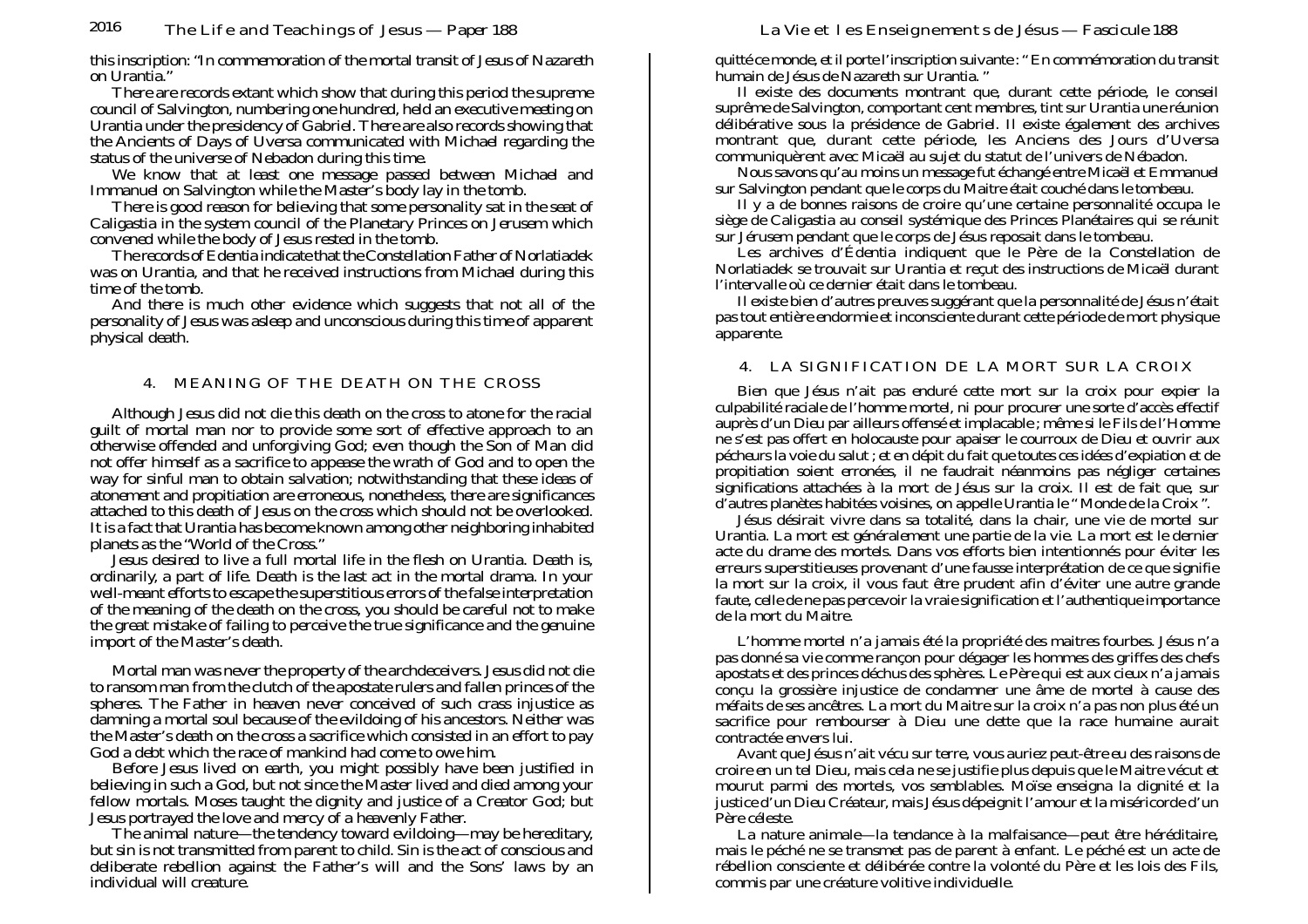### THE TIME OF THE

Jesus lived and died for a whole universe, not just for the races of this one world. While the mortals of the realms had salvation even before Jesus lived and died on Urantia, it is nevertheless a fact that his bestowal on this world greatly illuminated the way of salvation; his death did much to make forever plain the certainty of mortal survival after death in the flesh.

Though it is hardly proper to speak of Jesus as a sacrificer, a ransomer, or a redeemer, it is wholly correct to refer to him as a *savior.* He forever made the way of salvation (survival) more clear and certain; he did better and more surely show the way of salvation for all the mortals of all the worlds of the universe of Nebadon.

When once you grasp the idea of God as a true and loving Father, the only concept which Jesus ever taught, you must forthwith, in all consistency, utterly abandon all those primitive notions about God as an offended monarch, a stern and all-powerful ruler whose chief delight is to detect his subjects in wrongdoing and to see that they are adequately punished, unless some being almost equal to himself should volunteer to suffer for them, to die as a substitute and in their stead. The whole idea of ransom and atonement is incompatible with the concept of God as it was taught and exemplified by Jesus of Nazareth. The infinite love of God is not secondary to anything in the divine nature.

All this concept of atonement and sacrificial salvation is rooted and grounded in selfishness. Jesus taught that *service* to one's fellows is the highest concept of the brotherhood of spirit believers. Salvation should be taken for granted by those who believe in the fatherhood of God. The believer's chief concern should not be the selfish desire for personal salvation but rather the unselfish urge to love and, therefore, serve one's fellows even as Jesus loved and served mortal men.

Neither do genuine believers trouble themselves so much about the future punishment of sin. The real believer is only concerned about present separation from God. True, wise fathers may chasten their sons, but they do all this in love and for corrective purposes. They do not punish in anger, neither do they chastise in retribution.

Even if God were the stern and legal monarch of a universe in which justice ruled supreme, he certainly would not be satisfied with the childish scheme of substituting an innocent sufferer for a guilty offender.

The great thing about the death of Jesus, as it is related to the enrichment of human experience and the enlargement of the way of salvation, is not the *fact* of his death but rather the superb manner and the matchless spirit in which he met death.

This entire idea of the ransom of the atonement places salvation upon a plane of unreality; such a concept is purely philosophic. Human salvation is *real;* it is based on two realities which may be grasped by the creature's faith and thereby become incorporated into individual human experience: the fact of the fatherhood of God and its correlated truth, the brotherhood of man. It is true, after all, that you are to be "forgiven your debts, even as you forgive your debtors."

#### 5. LESSONS FROM THE CROSS

The cross of Jesus portrays the full measure of the supreme devotion of the true shepherd for even the unworthy members of his flock. It forever places

Jésus vécut et mourut pour un univers entier, et non simplement pour les races de ce seul monde. Les mortels des royaumes disposaient du salut avant même que Jésus ne vive et ne meure sur Urantia, mais le fait subsiste néanmoins que son effusion sur ce monde éclaira grandement la voie du salut ; sa mort contribua beaucoup à rendre évidente pour toujours la certitude de la survie des mortels après la mort dans la chair.

Il n'est guère approprié de parler de Jésus comme d'un sacrificateur, d'un payeur de rançon ou d'un rédempteur, mais il est entièrement correct de l'appeler un *sauveur.* Il a définitivement rendu plus claire et plus certaine la voie du salut (de la survie) ; il a effectivement mieux montré et avec plus de sureté la voie du salut au bénéfice de tous les mortels de tous les mondes de l'univers de Nébadon.

L'idée de Dieu en tant que véritable Père aimant est le seul concept que Jésus ait jamais enseigné. Une fois que l'on a saisi cette idée, il faut, immédiatement et en toute logique, abandonner complètement toutes ces notions primitives de Dieu considéré comme un monarque offensé, un souverain sévère et tout-puissant dont le principal plaisir consiste à détecter ses sujets en train de mal agir et de veiller à ce qu'ils soient convenablement punis—à moins qu'un autre être à peu près égal à lui n'accepte volontairement, en tant que substitut, de souffrir pour eux et de mourir à leur place. Toute l'idée de rançon et d'expiation est incompatible avec le concept de Dieu tel qu'il fut enseigné et donné en exemple par Jésus de Nazareth. L'amour infini de Dieu tient la première place dans la nature divine.

Tout ce concept d'expiation et de salut sacrificiel est enraciné dans l'égoïsme et fondé sur lui. Jésus enseigna que le *service* envers son prochain est le concept le plus élevé de la fraternité des croyants en l'esprit. Le salut doit être considéré comme acquis par ceux qui croient à la paternité de Dieu. La principale préoccupation des croyants ne devrait pas être le désir égoïste de salut personnel, mais plutôt le besoin désintéressé d'aimer leurs semblables, donc de les servir, de même que Jésus a aimé et servi les mortels.

Les croyants authentiques ne se préoccupent guère non plus de la punition future du péché. Le vrai croyant n'est concerné que par la présente séparation d'avec Dieu. Il est vrai que des pères avisés peuvent châtier leurs fils, mais ils le font par amour et dans un but disciplinaire. Ils ne punissent pas avec colère et ne châtient pas en représailles.

Même si Dieu était le sévère et légal monarque d'un univers dans lequel règne par-dessus tout la justice, il ne serait certainement pas satisfait du plan enfantin consistant à substituer une victime innocente à un offenseur coupable.

En ce qui concerne l'enrichissement de l'expérience humaine et l'élargissement de la voie du salut, relativement à la mort de Jésus, la grande chose n'est pas le *fait* de sa mort, mais plutôt le comportement superbe et l'esprit incomparable avec lesquels il fit face à la mort.

Toute cette idée de rançon dans l'expiation place le salut sur un plan d'irréalité ; un tel concept est purement philosophique. Le salut humain est *réel* ; il est basé sur deux réalités que les créatures peuvent saisir par la foi et incorporer ainsi dans l'expérience humaine individuelle : le fait de la paternité de Dieu et, la vérité corollaire, la fraternité des hommes. Après tout, il est vrai que l'on vous " remettra vos dettes comme vous remettez les leurs à vos débiteurs ".

#### 5. LES LEÇONS DE LA CROIX

La croix de Jésus dépeint la pleine mesure du dévouement suprême du vrai berger aux membres, même indignes, de son troupeau. Elle place définitivement toutes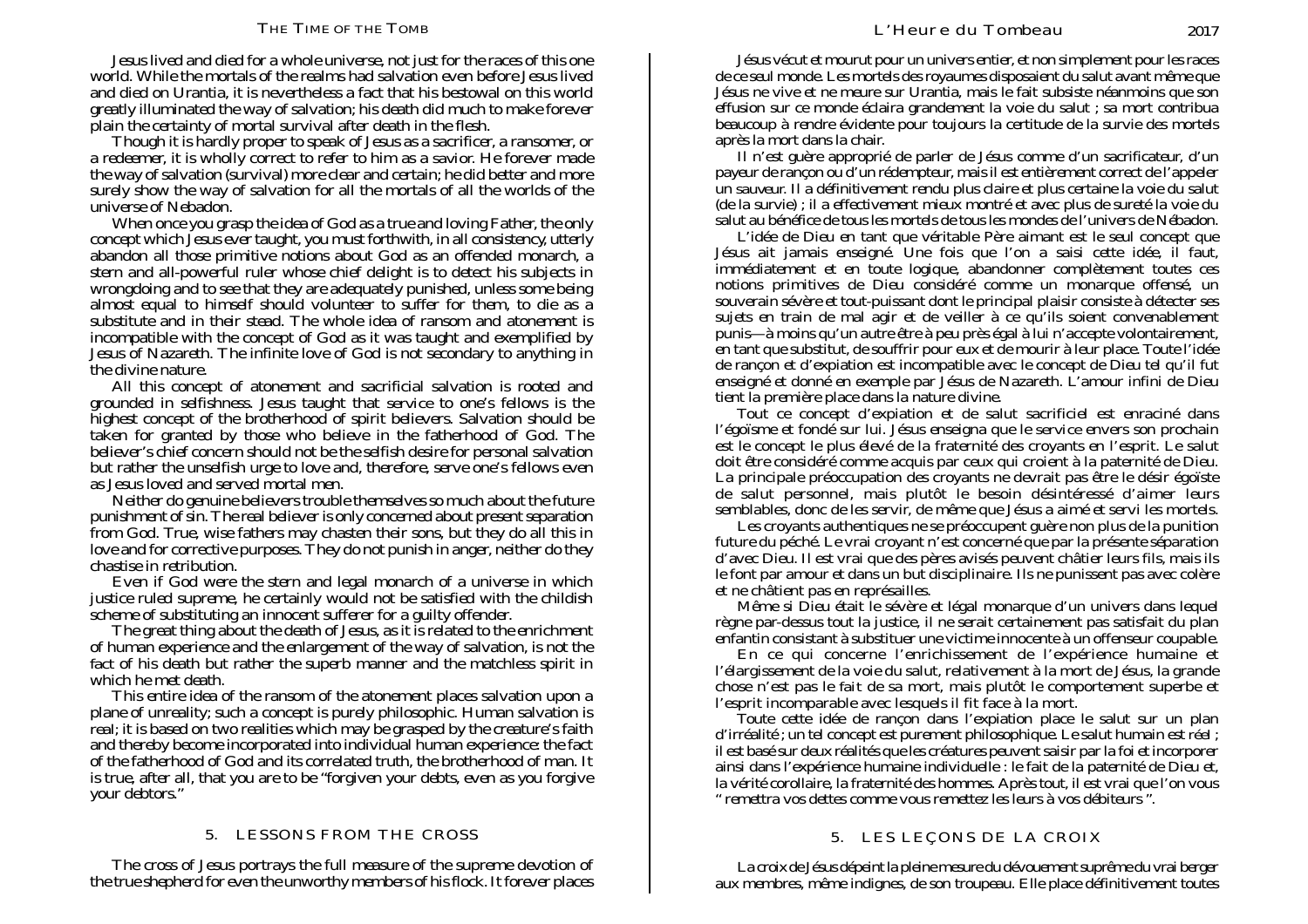all relations between God and man upon the family basis. God is the Father; man is his son. Love, the love of a father for his son, becomes the central truth in the universe relations of Creator and creature—not the justice of a king which seeks satisfaction in the sufferings and punishment of the evil-doing subject.

The cross forever shows that the attitude of Jesus toward sinners was neither condemnation nor condonation, but rather eternal and loving salvation. Jesus is truly a savior in the sense that his life and death do win men over to goodness and righteous survival. Jesus loves men so much that his love awakens the response of love in the human heart. Love is truly contagious and eternally creative. Jesus' death on the cross exemplifies a love which is sufficiently strong and divine to forgive sin and swallow up all evil-doing. Jesus disclosed to this world a higher quality of righteousness than justice mere technical right and wrong. Divine love does not merely forgive wrongs; it absorbs and actually destroys them. The forgiveness of love utterly transcends the forgiveness of mercy. Mercy sets the guilt of evil-doing to one side; but love destroys forever the sin and all weakness resulting therefrom. Jesus brought a new method of living to Urantia. He taught us not to resist evil but to find through him a goodness which effectually destroys evil. The forgiveness of Jesus is not condonation; it is salvation from condemnation. Salvation does not slight wrongs; it *makes them right.* True love does not compromise nor condone hate; it destroys it. The love of Jesus is never satisfied with mere forgiveness. The Master's love implies rehabilitation, eternal survival. It is altogether proper to speak of salvation as redemption if you mean this eternal rehabilitation.

Jesus, by the power of his personal love for men, could break the hold of sin and evil. He thereby set men free to choose better ways of living. Jesus portrayed a deliverance from the past which in itself promised a triumph for the future. Forgiveness thus provided salvation. The beauty of divine love, once fully admitted to the human heart, forever destroys the charm of sin and the power of evil.

The sufferings of Jesus were not confined to the crucifixion. In reality, Jesus of Nazareth spent upward of twenty-five years on the cross of a real and intense mortal existence. The real value of the cross consists in the fact that it was the supreme and final expression of his love, the completed revelation of his mercy.

On millions of inhabited worlds, tens of trillions of evolving creatures who may have been tempted to give up the moral struggle and abandon the good fight of faith, have taken one more look at Jesus on the cross and then have forged on ahead, inspired by the sight of God's laying down his incarnate life in devotion to the unselfish service of man.

The triumph of the death on the cross is all summed up in the spirit of Jesus' attitude toward those who assailed him. He made the cross an eternal symbol of the triumph of love over hate and the victory of truth over evil when he prayed, "Father, forgive them, for they know not what they do." That devotion of love was contagious throughout a vast universe; the disciples caught it from their Master. The very first teacher of his gospel who was called upon to lay down his life in this service, said, as they stoned him to death, "Lay not this sin to their charge."

The cross makes a supreme appeal to the best in man because it discloses one who was willing to lay down his life in the service of his fellow men. Greater les relations entre Dieu et l'homme sur la base de la famille. Dieu est le Père, l'homme est son fils. L'amour, l'amour d'un père pour son fils, devient la vérité centrale des relations entre Créateur et créature dans l'univers—et non la justice d'un roi qui cherche sa satisfaction dans les souffrances et la punition de ses sujets malfaisants.

La croix montre pour toujours que l'attitude de Jésus envers les pécheurs n'était ni une condamnation ni une indulgence, mais plutôt la recherche éternelle et aimante de leur salut. Jésus est vraiment un sauveur en ce sens que sa vie et sa mort gagnent bel et bien les hommes à la bonté et à une juste survie. Jésus aime tellement les hommes que son amour éveille une réponse d'amour dans le coeur humain. L'amour est vraiment contagieux et éternellement créatif. La mort de Jésus sur la croix donne l'exemple d'un amour suffisamment fort et divin pour pardonner les péchés et engloutir toute malfaisance. Jésus révéla à ce monde une qualité de droiture supérieure à la justice—simple technique du bien et du mal. L'amour divin ne se borne pas à pardonner les torts ; il les absorbe et les détruit réellement. Le pardon de l'amour transcende de loin le pardon de la miséricorde. La miséricorde met de côté la culpabilité du méfait, mais l'amour détruit définitivement le péché et toutes les faiblesses qui en résultent. Jésus apporta une nouvelle manière de vivre sur Urantia. Il ne nous enseigna pas à résister au mal, mais à trouver à travers lui, Jésus, une bonté qui détruit efficacement le mal. Le pardon de Jésus n'est pas une indulgence ; il sauve de la condamnation. Le salut ne minimise pas les torts, *il les redresse.* Le véritable amour ne comporte ni compromis avec la haine ni indulgence pour elle ; il la détruit. L'amour de Jésus ne se satisfait jamais du simple pardon. L'amour du Maitre implique la réhabilitation, la survie éternelle. Il est parfaitement correct de qualifier le salut de rédemption si l'on veut parler de cette réhabilitation éternelle.

Par le pouvoir de son amour personnel pour les hommes, Jésus pouvait briser l'emprise du péché et du mal. Il donnait ainsi la liberté de choisir de meilleurs modes de vie. Jésus présenta une délivrance du passé qui, en elle-même, promettait un triomphe pour l'avenir. Le pardon procurait donc le salut. Quand l'amour divin est pleinement admis dans le coeur humain, sa beauté détruit pour toujours l'envoutement du péché et le pouvoir du mal.

Les souffrances de Jésus ne furent pas limitées à la crucifixion. En réalité, Jésus de Nazareth passa plus de vingt-cinq ans sur la croix d'une existence de mortel réelle et intense. La vraie valeur de la croix consiste dans le fait qu'elle fut l'expression suprême et finale de l'amour de Jésus, le parachèvement de la révélation de sa miséricorde.

Sur des millions de mondes habités, des dizaines de billions de créatures évoluantes auraient pu être tentées de renoncer à la lutte morale et d'abandonner le bon combat de la foi. Elles ont jeté un nouveau regard sur Jésus crucifié, puis ont repris leur chemin en avant, inspirées par la vue de Dieu abandonnant sa vie incarnée par dévotion au service désintéressé des hommes.

Le triomphe de la mort sur la croix est résumé dans l'esprit du comportement de Jésus envers ses agresseurs. Il fit de la croix un symbole éternel de la victoire de l'amour sur la haine et de la victoire de la vérité sur le mal quand il pria : " Père, pardonne-leur, car ils ne savent pas ce qu'ils font. " Cet amour dévoué fut contagieux dans tout un vaste univers ; les disciples le prirent de leur Maitre. Le tout premier instructeur de son évangile appelé à abandonner sa vie dans ce service fut lapidé à mort pendant qu'il disait : " Ne fais pas retomber sur eux la responsabilité de ce péché. "

La croix fait un suprême appel à ce qu'il y a de meilleur chez l'homme, parce qu'elle dévoile un être disposé à donner sa vie au service de ses semblables. Nul